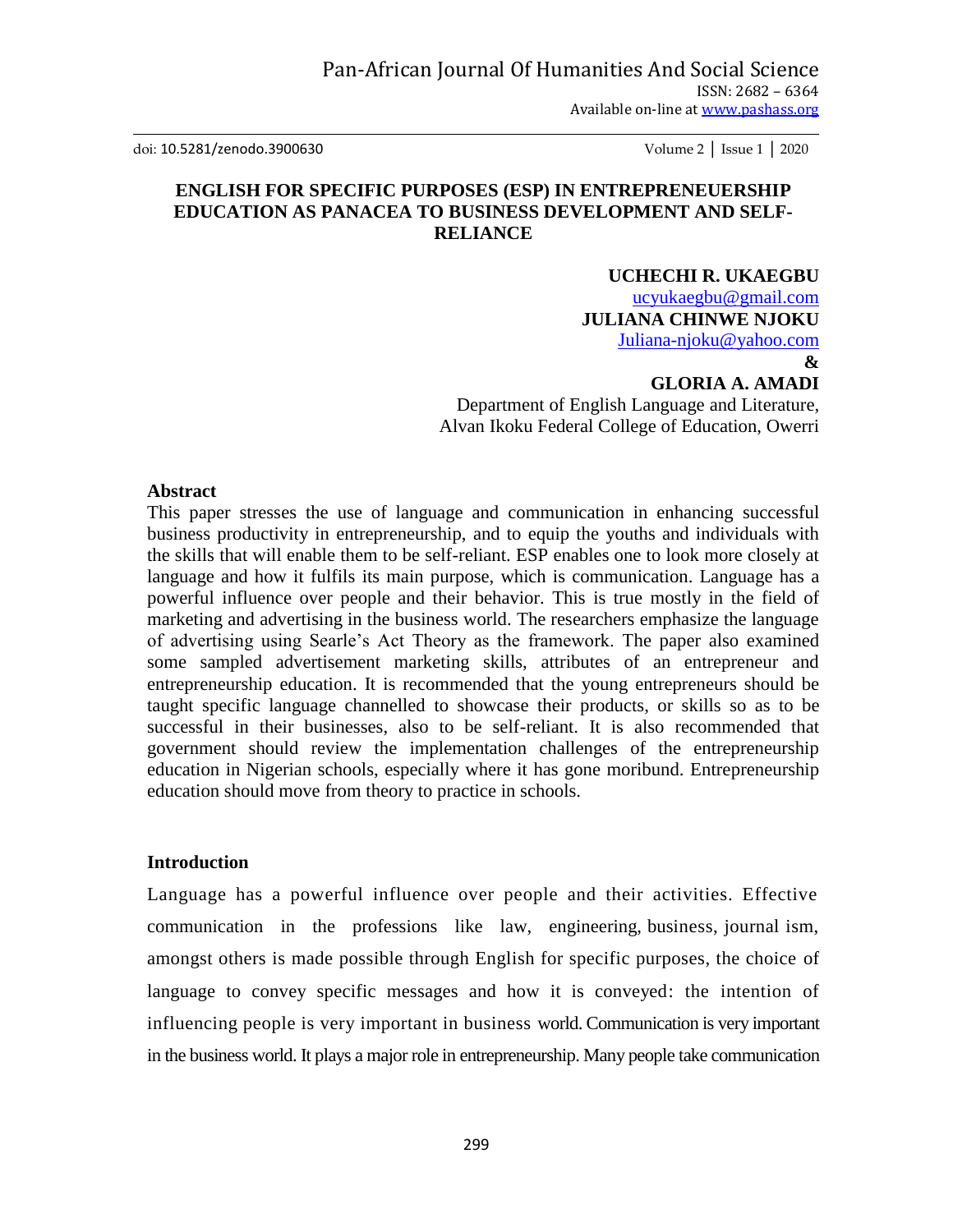skills for granted and that is the reason we should talk about this one more time in order to understand why we should have the right kind of skills so as to succeed in our career.

Communication is something that we all cannot live without. People have been communicating ever since they appeared on Earth however the means of communication were much different then and now. Communication is "connecting": if communication is not important, there are no way Telecom providers around the world are making lots of money through the quality improvement of the package plans, lines and other subscribed services.

In Nigeria, youth and graduate unemployment is a serious problem. This is a source of great frustration for the individuals affected but also it is an issue of national concern because some of our best educated and most dynamic people are not contributing to economic and social development.

The reality of the Nigeria labour market is that there is a dearth of employment opportunities for graduates. This is despite relatively robust economic growth and is due to structural changes in the Nigerian and global economy which are likely to persist for some time. It is also the case that the tertiary education system does not equip graduates with the skills required for selfemployment or entrepreneurship as an alternative to a reliance on seeking white collar jobs.

Entrepreneurship is about starting a new business based on a recognized business opportunity as well as operating and maintaining that business. The belief of some people is that entrepreneurship does not need to be taught and therefore, an entrepreneur is born to be so. It should however be noted that for one to be a successful entrepreneur, he/she needs to learn the skills, start the business, learn how to interface with entities, learn how to market and distribute his products. (Odunaike and Amoda 2012).

Entrepreneurship education training is designed to teach skills and knowledge that is seeded to know before embarking, on a new business venture. This would enhance necessary identification and avoidance of many pitfalls awaiting less well trained and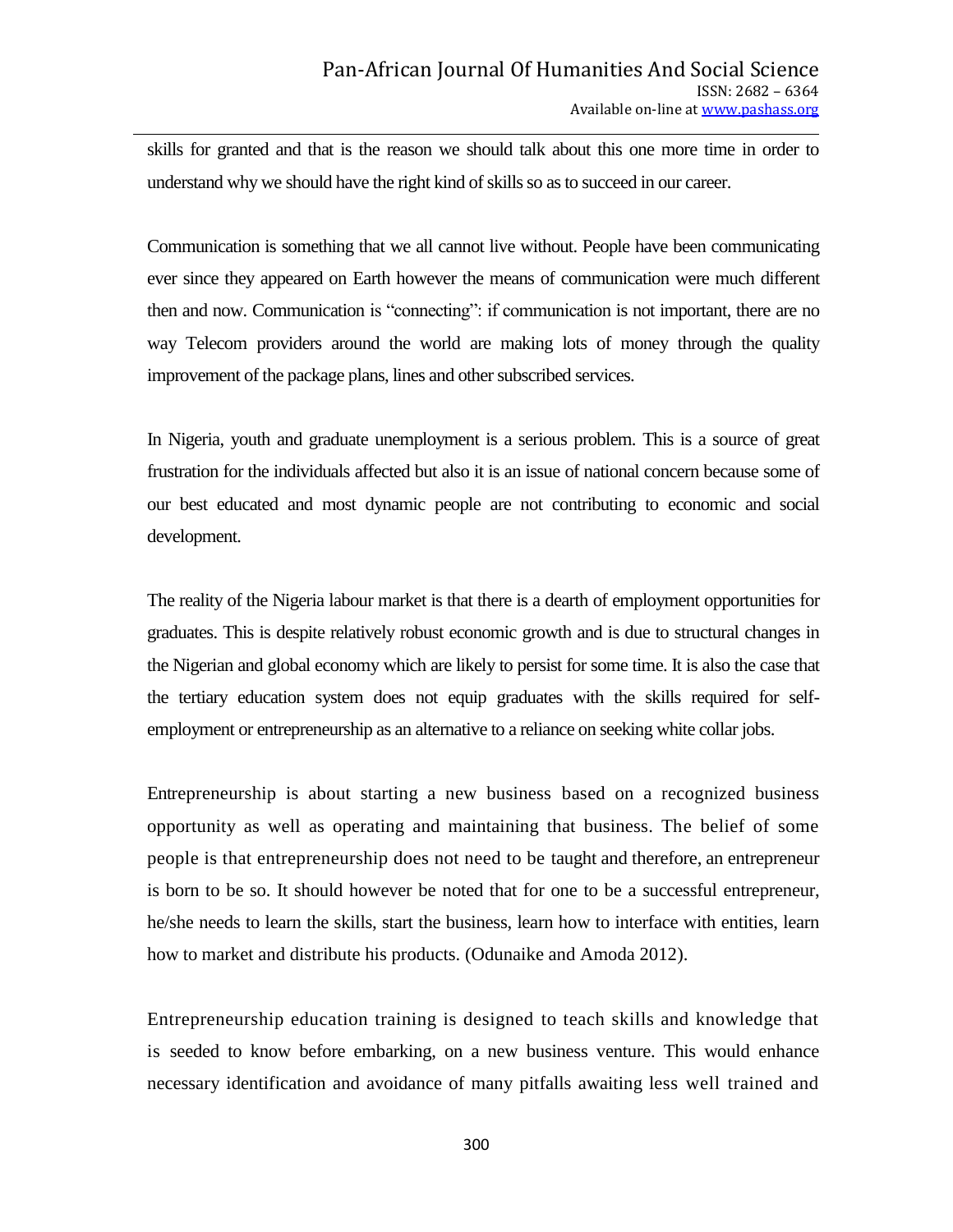vigilant contemporaries. The training may initially be perceived as a cost in terms of time and money but it would eventually make one successful in business as time progresses. The entrepreneur will not only be successful in the business but he will be self-reliant and an employer of labour.

An entrepreneur has to identify an opportunity, set up a business plan, source the resources to implement the business plan and finally, starts the business. He needs to know how to interact with different entities for suppliers, customers, venture, and distributors amongst others. The entrepreneur also needs the skills of marketing and distribution for successful commercialization of his product. This is where English for specific purpose (language) play a major role.

## **Theoretical Framework**

Language is said to be human vocal noise (speech) or its graphic representative (writing). According to Austin (1962), in every utterance a person performs an act such as stating a fact,stating an opinion, confirming or denying something, making a prediction or a request, asking a question, issuing an order, giving a permission, giving a piece of advice, making an offer, making a promise, thanking somebody, or condoling somebody. All these are speech acts.

This study uses Searle's Theory of Speech Acts (1969) as the framework. Unlike the other speech acts theories, Searle'sTheory provides constitutiverules as the basic rules that underlie speech acts (utterances). Searles titled his speech acts into five categories: representatives, assertive, directives, commissives, expressives and declaratives. (Osisanwo, 2008).

Representatives commit the speaker to the truth of a proportion, examples performative verbs under the class of representatives include predict, affirm, report, stage, etc. Directives consist of such performance verbs as command, admonish, beg, challenge and with their use,the speaker tries to get the hearer to do something.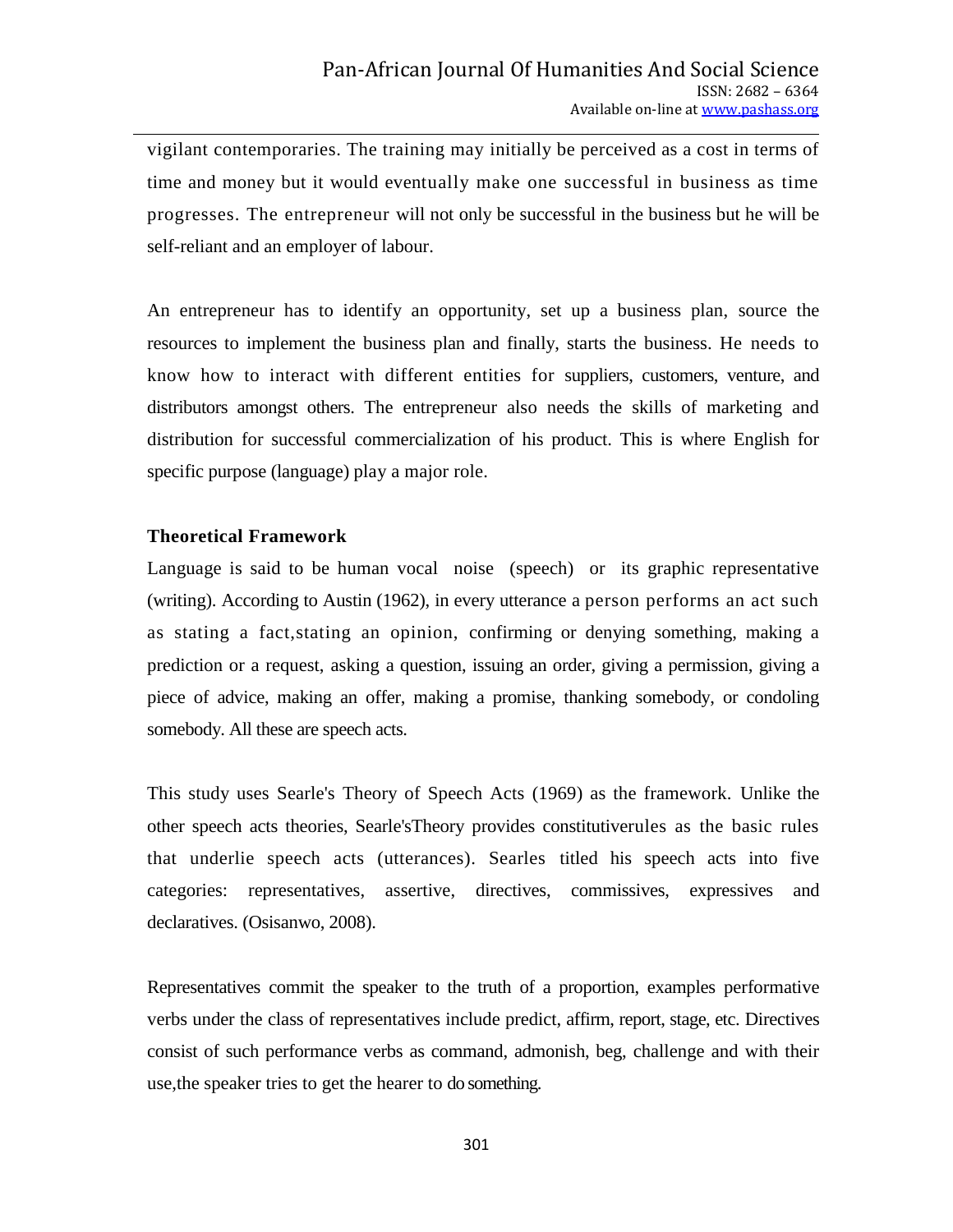Commissives consist of performative verbs such as offer, pledge, vow, promises, swear etc. Such performative verbs tagged expressive have to do with the expression of some psychological state. Such verbs include welcome, apologize, deplore, thank, congratulate, etc. Declarations effectan alternative in the status of an object or situation. Performative verbs under this category are; make, sack, resign, declare etc.

All these verbs play a vital role in entrepreneurship precisely in advertisement. A consumer needs quality assurance, little persuasion and satisfaction from any product purchased. This could only be achieved through language. Every entrepreneur need to know how to maximize and use appropriate words to convince the consumer to patronize his product in order to achieve a successful business enterprise.

### **What is Entrepreneurship Education?**

Entrepreneurship according to Omolayo (2006) is the act of starting a company, arranging business deals and taking risks in order to make a profit through the education skills acquired. Another view of entrepreneurship education is the term given to someone who has innovative ideas and transforms them to profitable activities. To him, entrepreneurship can be described as the process of bringing together an innovative ideas and coupling these with management and organizational skills in order to combine people, money and resources to identified need and create wealth. In the same vein, Nwangwu opined that entrepreneurship is a process of bringing together the means of production, which include land, labour and capital so as to provide a product or service for public consumption. However, the operational definition of entrepreneurship is the willingness and ability of a person to acquire educational skills to explore and exploit investment opportunities, establish and manage a successful business enterprise. Examples of entrepreneurial skills are: Hat/soap making, bead making, poultry farming, piggery, hair/fashion designing, confectionary small-scale business, mechanics, truck driving, carpentering, plumbering, electronic and computer engineering, data base, among others.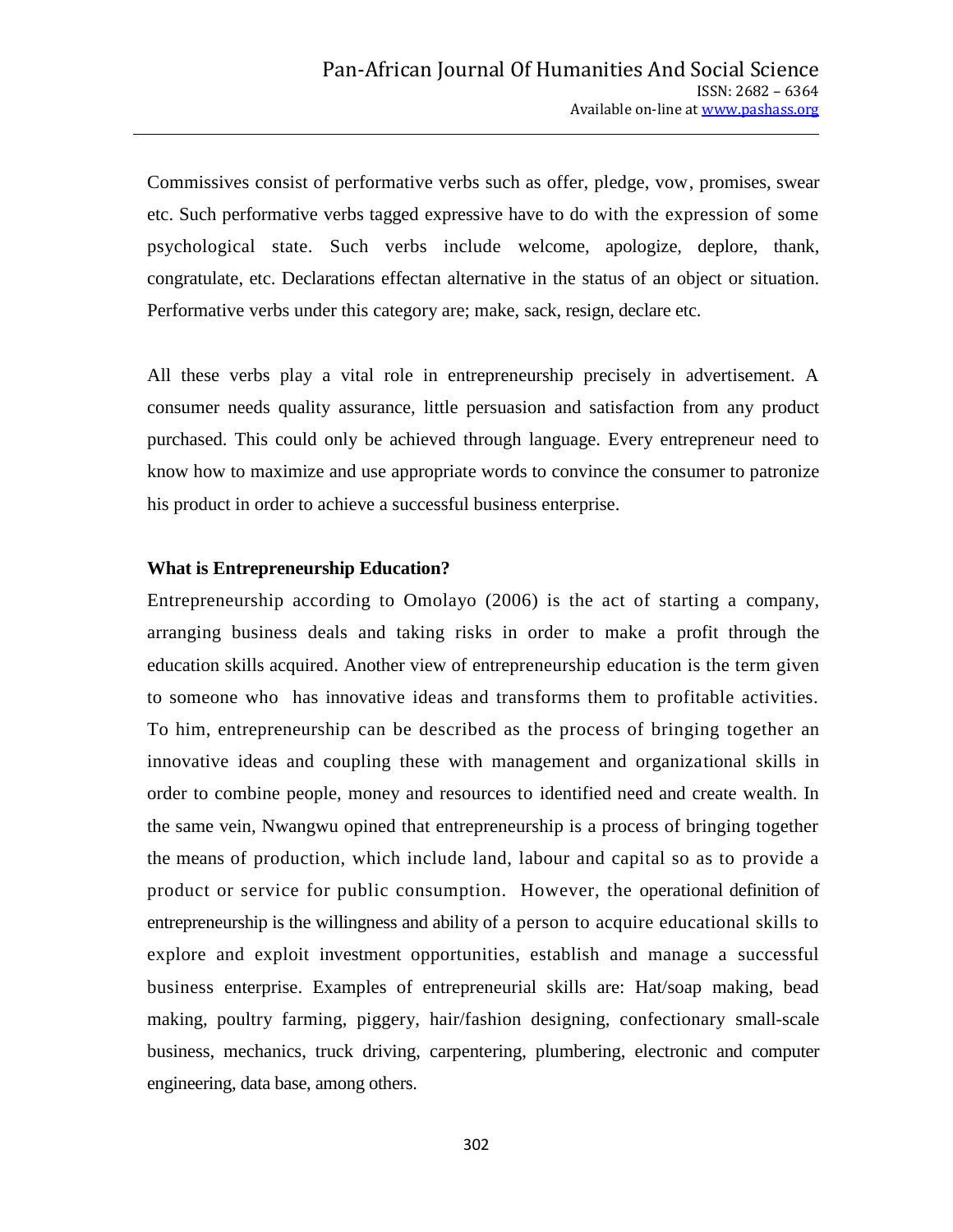## **Objectives of Entrepreneurship Education**

Entrepreneurship education according to Paul (2005) is structured to the following objectives:

1) Functional education for the youth that will enable them to be employed and selfreliant.

2) Provide the youth graduates with adequate training that will enable them to be creative and innovative in identifying novel business opportunities.

3) To serve as a catalyst for economic growth and development.

4) Offer tertiary institution graduates with adequate training in risk management, to make certain bearing feasible.

5) To reduce high rate of poverty.

6) Create employment opportunities.

7) Reduction in rural-urban migration.

8) Provide the young graduates with enough training and support that will enable them to establish a career in small and medium sized businesses.

9) To inculcate the spirit of perseverance in the youths and adults which will enable them to persist in any business venture they embark on.

10) Create smooth transition from traditional to a modern industrial economy.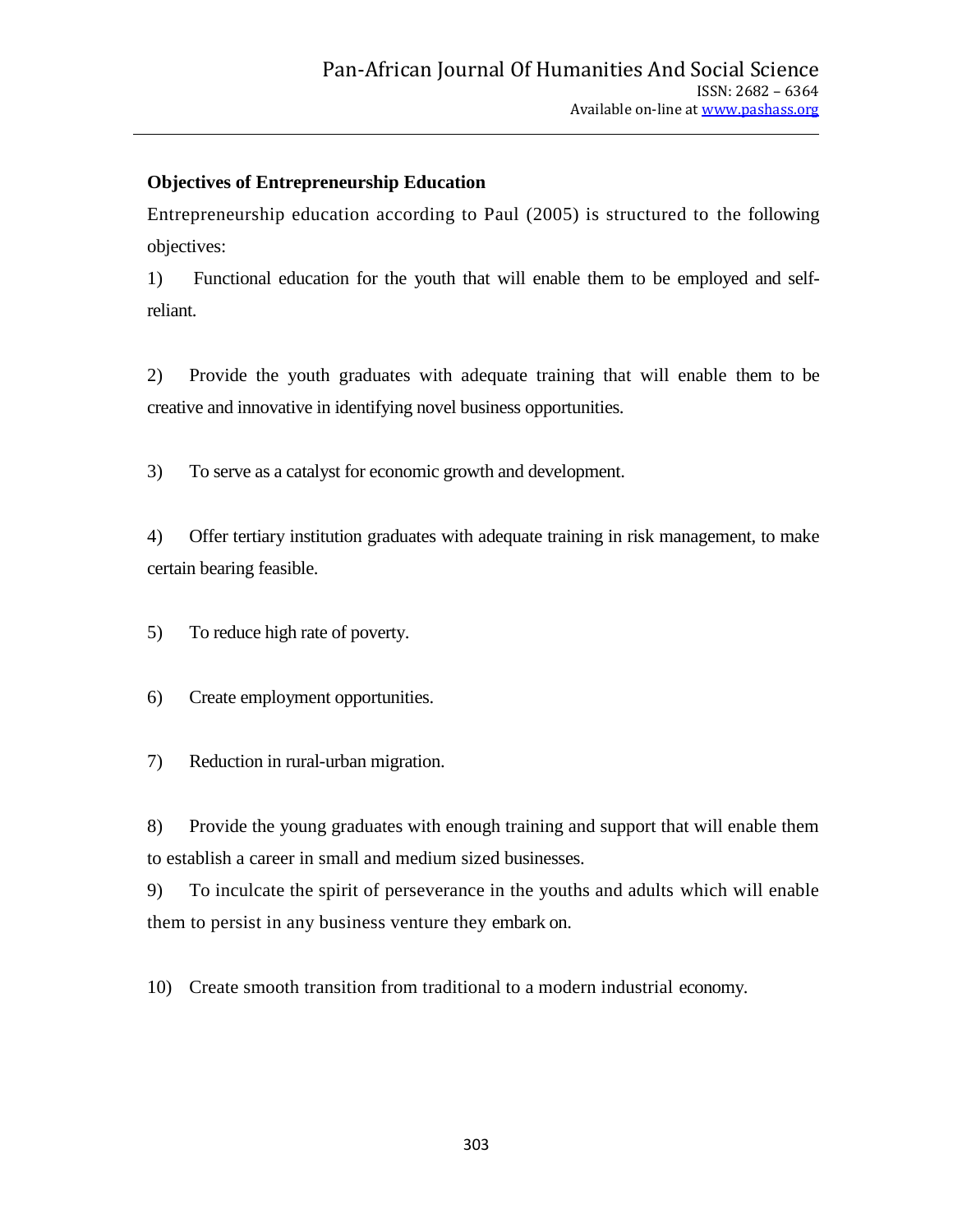## **Who is an Entrepreneur?**

Chambers English dictionary, defines an entrepreneur as "the owner or manager of a business enterprise who, by risk and initiative, attempts to make a profit". He organizes the factors of production i.e. land, labour, capital and his own enterprises to transform a business idea into profitable reality. The risk referred to in the definition arises from the fact that these factors or resources are committed now, in expectation of a reward that lies in thefuture. The desire to make money is only one of the motives for embarking on entrepreneurship. Others are:

• a desire to be independent (self-reliant)

 $\triangle$  a craving for challenge

 $\div$  A need for self fulfilment through proving to oneself that one has the ability to succeed and

• The glamour attached to entrepreneurship.

To succeed, an entrepreneur need to have certain attributes which serve as his qualification outside his certificate as a graduate. These attributes according to Aig'Imoukhuede (2007) are:

 **Dynamism:** This is usually characterized by a strong personality, ambition and energy. It is what keeps a person going. If one is not dynamic, one is static.

 **Confidence:** This is another word for self-assurance. It gives one abelief in what one is doing.

 **Courage:** Entrepreneurship is full of risks and frustrations, and could become a test of one's ability to face difficult situations, and not be easily put off by setbacks. Courage is the quality that makes one carry on in spite of set-backs.

**Imagination:** Success in business depends, on the ability to generate ideas and to deal resourcefully with unexpected or unusual problems.

 **Taste for Risk:** This attribute is at the centre of an entrepreneur's make-up, and refers to his readiness to take a chance in a situation of uncertainty.

**Prudence:** Taking a risk is one thing, but prudence which means proper management of resources is also important. It is often said that the most frequent cause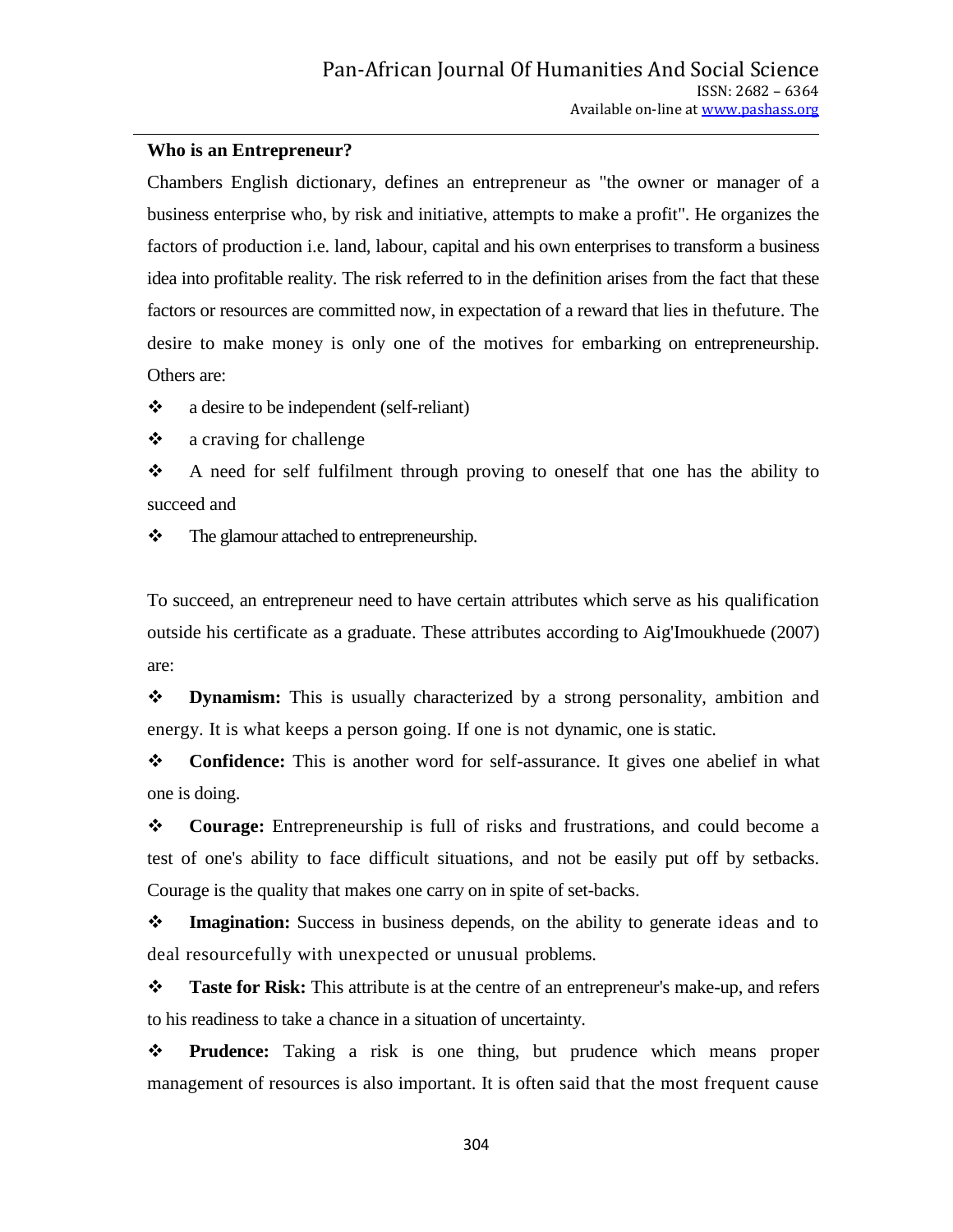of business failure in Nigeria is reckless, extravagance and misuse of financial resources.

 **Good Judgment:** Doing business involves taking decisions and making choices. Good judgment is the faculty of being able to make critical distinction and achieve a balanced viewpoint.

 **Leadership:** An entrepreneur must have the quality of being able to initiate actions and to organize, guide, inspire and motivate others. This is what being the boss is all about.

 **Willingness to Learn:** Being the boss does not mean that one is all-knowing. One should develop a disposition to pick up and use it.

 **Hard Work:** Ability to work hard is an indispensable ingredient of success, whether in business or in some other calling.

Every entrepreneur needs to know how to market his or her product in order to develop his enterprise and be self-employed (reliant).

Below is the table that shows the marketing skills:

## **Marketing Skills**

| ెల<br>70 |    | <b>PARTNERS</b> | <b>KEY ACTIVITIES</b> | <b>VALUE</b>      | <b>RELATIONSHIP</b> |
|----------|----|-----------------|-----------------------|-------------------|---------------------|
|          | æ  |                 | <b>KEY RESOURCES</b>  | <b>PROPOSITIO</b> | <b>CHANNELS</b>     |
| S        | an |                 |                       | N                 |                     |
|          |    | <b>COSTS</b>    |                       | <b>REVENUE</b>    |                     |
|          |    |                 |                       |                   |                     |
| ض        |    |                 |                       |                   |                     |

*Source: Business Skills Boot-Camp Training (2015) Pg 4.*

- An entrepreneur should know his different customers groups.
- Build, maintain or strengthen relationships with his customers.
- Understand the customers' needs.
- Communicate his customers; this is where English for Specific Purpose (ESP) comes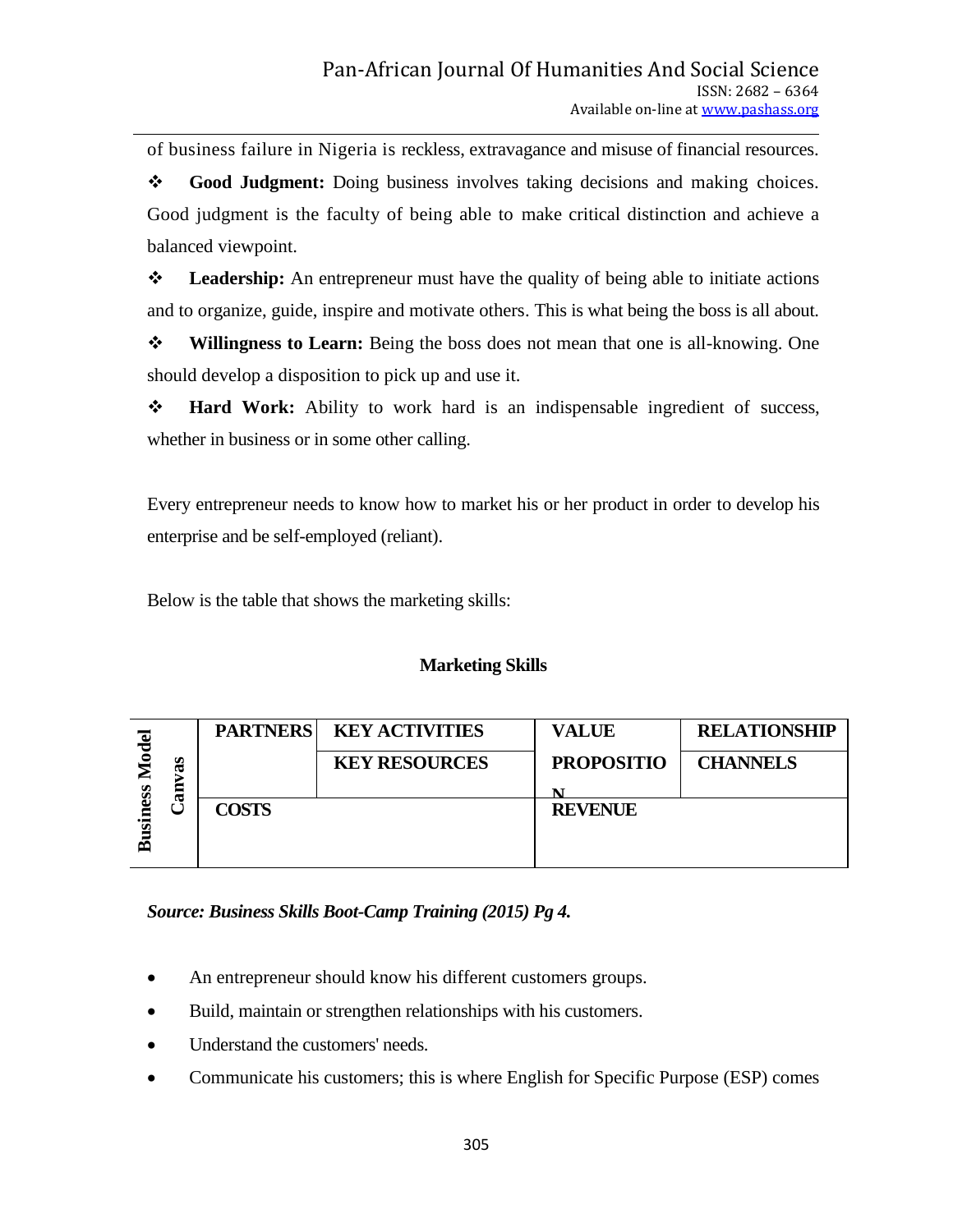into play. An entrepreneur should devise a channel with which to communicate, convince, persuade, advice, create awareness for people to patronize his product.

## **Communication in Entrepreneurship**

The term communication is derived from a Latin word "communicate" meaning to share or establish commonness. It is the bedrock upon which the society depends for human survival. Communication is the science and art of transmitting information, ideas, attitudes emotions and feelings from one person to another through a given medium (Adeosun, 2005).

Similarly, Nwosu defines communication as a means of sharing meaningful thoughts, ideas or information between or among people and machine for social, business, economic, political and other purposes. "In fact the pervasive nature of communication makes it impossible for us to ever refuse to communicate as long as we are living".

According to Ngonebu (2008), communication is any transmission of information from one person to another in order to elicit response. One interesting thing in this definition is that whatever one is passing across- must elicit some responses from the encoder (receiver). This shows that the encoder is not a robot. The encoder may either respond positively (convergent) or negatively (divergent) depending on how the language is used. Furthermore, Ijeoma (1988) defines communication as an interaction by means of signs and symbols. The symbols may be gestures, pictures, plastics or verbal or any other which would serve as stimuli to behaviour. This definition points to the fact that communication can be done through verbal and non-verbal means. In all communication is a process by which information is exchanged between human beings. It is a two way tragic that involves the sender (encoder) and the receiver, encoder and the message to be sent. This message is communicated through a code which is language. Communication can be said to have taken place when the message sent is received and interpreted appropriately by the receiver.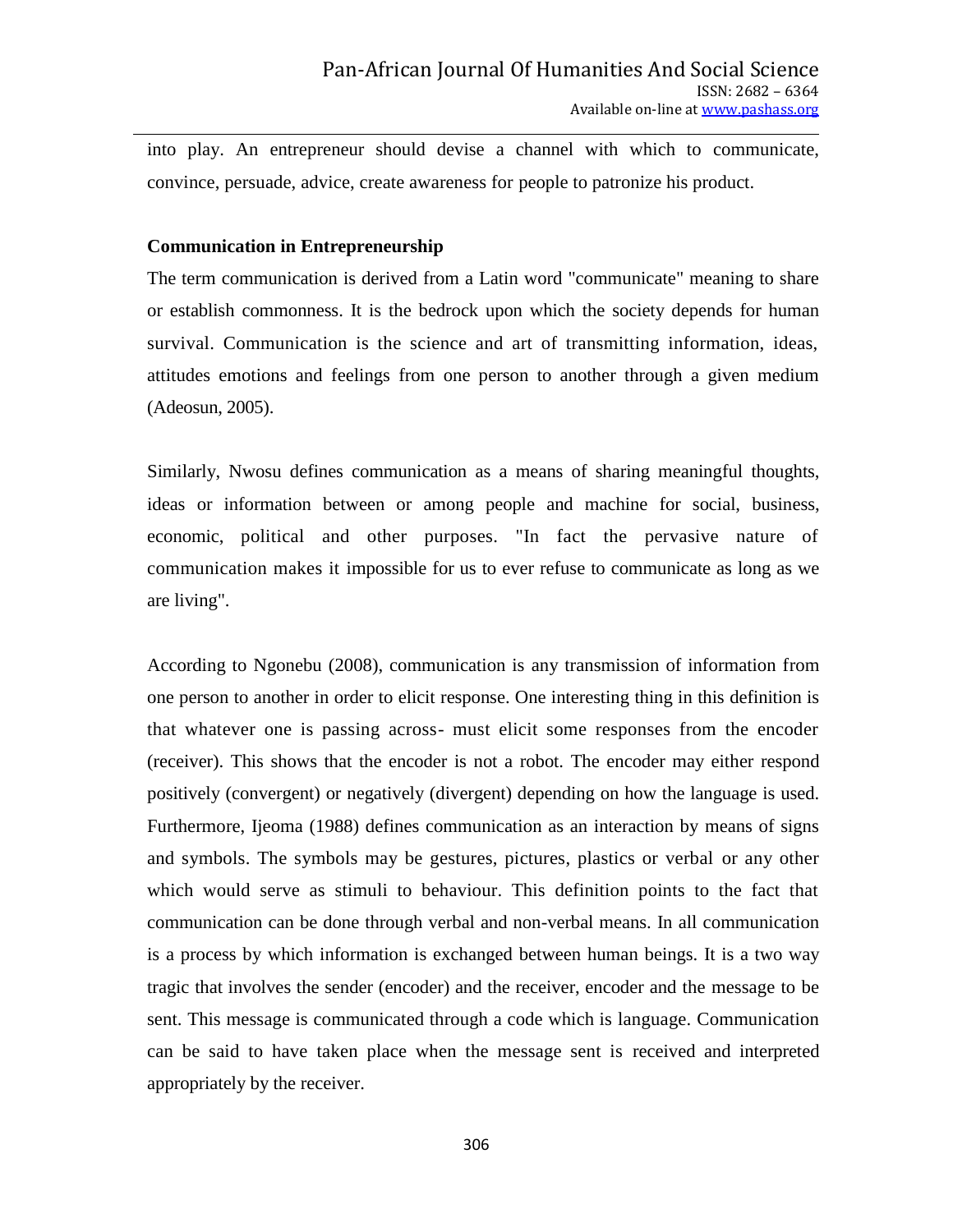In business, communication is part of critical entrepreneurial skill. Being an entrepreneur, one should master the effectiveness of communication since it is the core to strengthen and deepen the connection with others particularly customers, improve the teamwork; solve day to day problems and making decision. Even if what to convey is negative, the effective communication has the best way to deal without inflicting conflicts and destroying trust. According to Kamal (2015).Communication does show your personality: The art of communication is not how eloquent you speak English or a different language like in Dictionary, but the vital point is how far people understand what you are trying to say or inform. Being entrepreneurs, you should know how to communicate clearly to your customers and targeted audience. How would the public know what you do and what you have if you don't communicate?

Ethical Communication is Crucial: These days since many seem to have lost the values and forgotten how to behave when communicating to others due, to so much reliance on 'gadgets era style of communication'. Jargons are widely used and basic manners are less appreciated and "uprooted". Least that you know, in certain circumstances a winning deal is just because of you have the best manners in communication.

Listening as an art of Communication: Ironically, in communication today, everyone wants to talk but no one wants to listen. Communication needs two ways traffic. Many fail to listen patiently and carefully which led to miscommunication, misunderstanding and at the end, missing many great opportunities and amazing things. When you are listening, it means you are giving time to yourself to digest the information, then to communicate effectively back. Again, communication is about how we send the message and receive it. Listening is a duet partner to Communicating. It needs to knit together to make a successful communication. So, take note of all entrepreneurs, if you want to win your deal and the heart of your customers, start to remember this tips. LEARN TO LISTEN. Communication is very much influenced by our attitude and thinking. For example, if a person is matured and rationale in his or her thinking, whatever to convey would be at the right time, right subject, right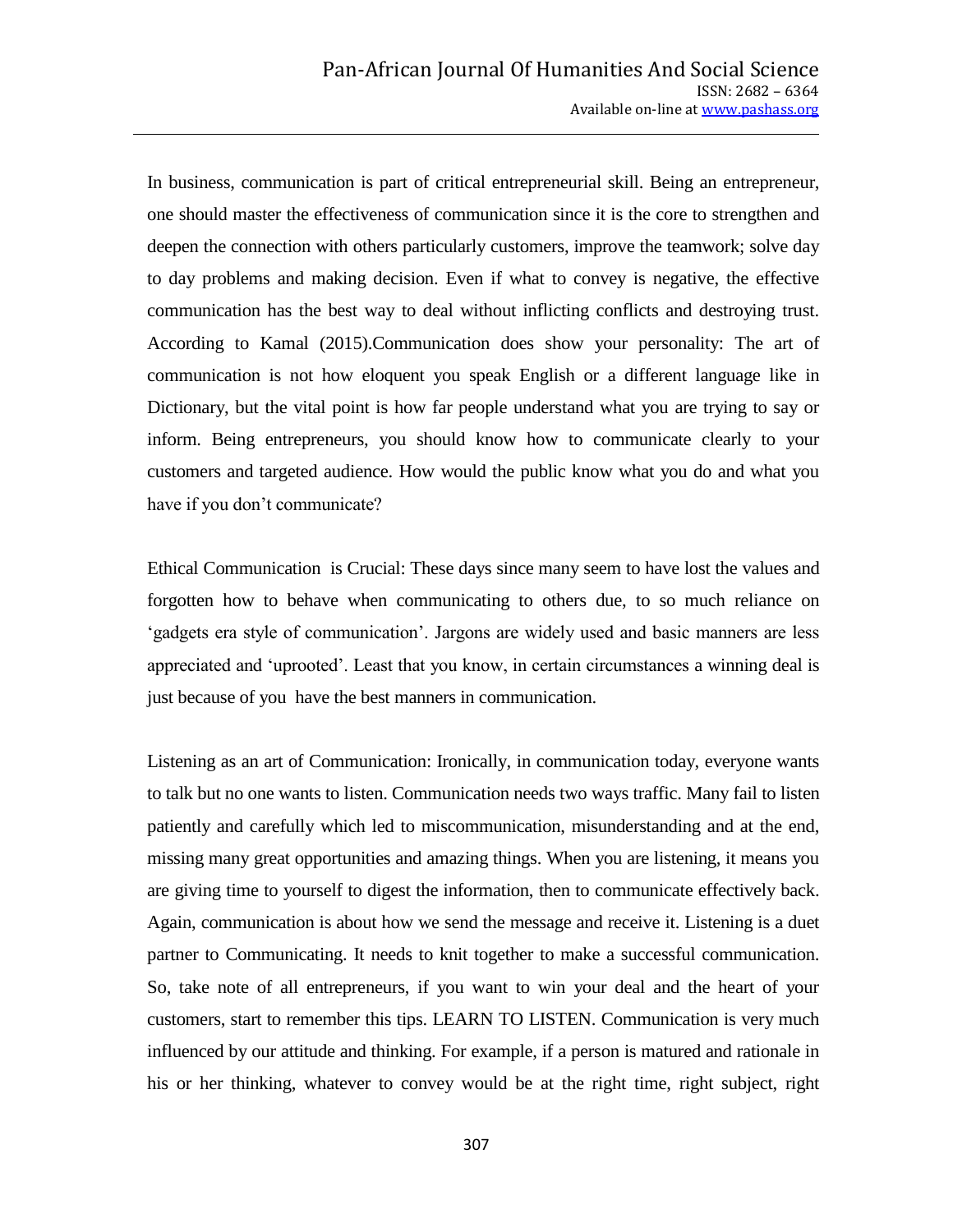individuals or entity with the right manners. We are all human. As much as we want to touch the soul of other human beings via communication, we should firstly understand the 'soul of communication'. No matter how fast and modern the technology communication develops, the greatest approach is always started with basic respectful manners and values in every one of us and the way we showcase ourselves and our products. Our language use is also paramount.

### **English for specific purposes (ESP) and Entrepreneurship**

It is very vital for an entrepreneur to inform potential consumers about his products or to educate the consumer using various channels of communication such as print (newspapers and magazines). Radio, television, handbills, billboards or fliers. These advertising channels are evaluated, considering not just costs but the effectiveness of each in aiding to develop his business. A social media website can also be used to create awareness and to promote the product and services of the new venture. Visual contents and design in advertising have a very great impact on the consumer, but it is language that helps people to identify a product and remember it. Language is not only comparable to the clothes we wear, which there are different one for different occasions, but also comparable to the animal chameleon, which changes colour with every environment. Like the chameleon, with its enumerable colours, English does not only have regional, social and functional varieties, it also has varieties for specific purposes. Thus, English as a language has a variety for media, administration, business, advertisement and so on. (Ike 2002).

### **Language of Advertising**

the language of advertising is, of course, normally very positive and emphasizes why one product stands out in comparison with another(Kannen and Tyagi, 2013), according to them, advertising language may not always be "Correct" language in the normal sense. For example, comparatives are often used when no real comparison is made.

### **Advertisement 1**

An advertisement for a detergent may say **"it gets clothes whiter"**, but whiter than what?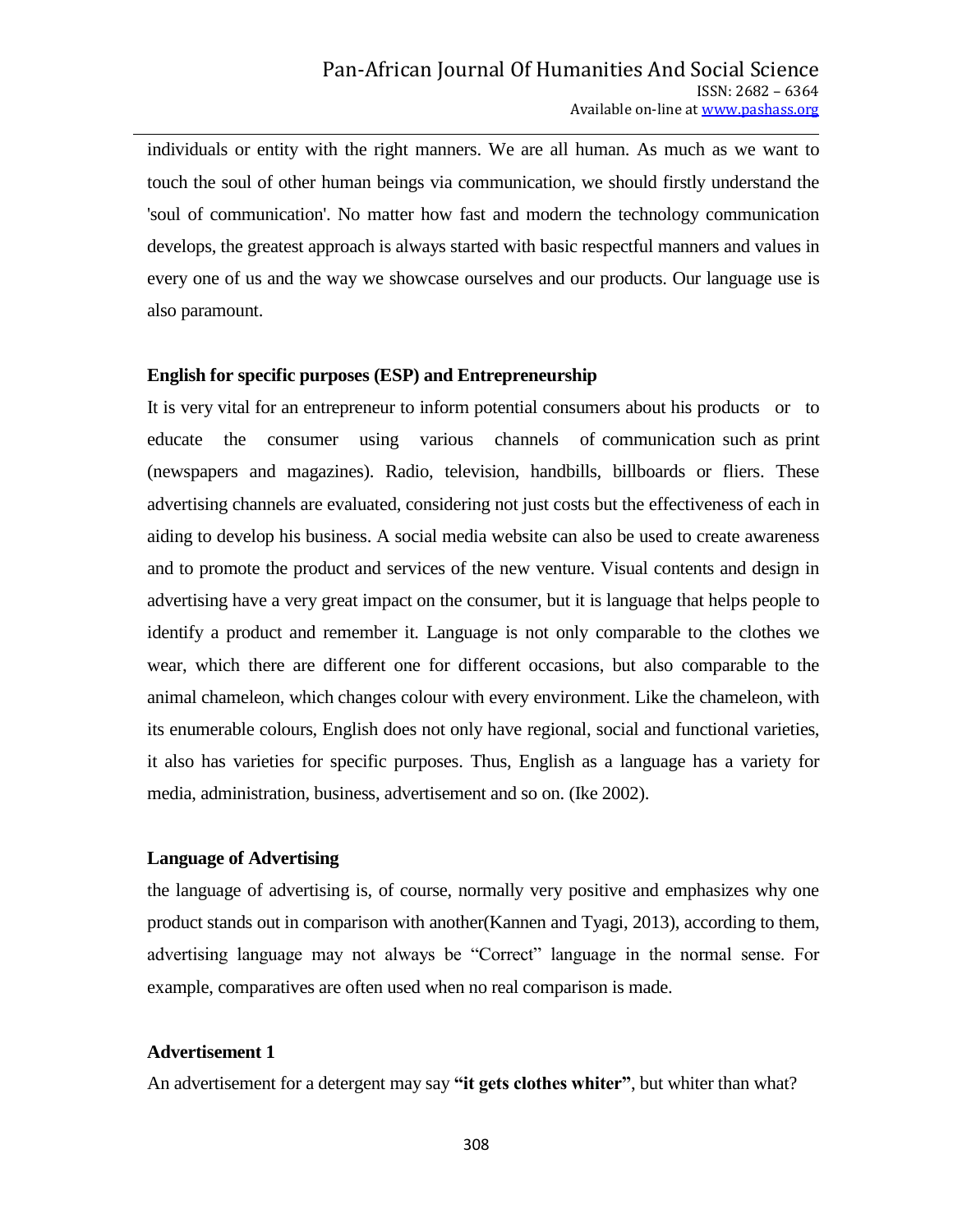The language of advertising generally derives from everyday vocabulary of the society. It embodies the very ordinary words and phrases that the average enlightened user (of the language in use) freely uses and can easily understand when used by others. (Ike, 2002) These words and phrases are now put into new and creative use by the ingenuous copy writer to tickle the anxiety of the colour dignity of the erstwhile ordinary words.

### **Advertisement 2**

**"Good health is in our hands"**an advertisement for Dettol Antiseptic. This advert is educative, it make you want to wash your hands not just to kill germs but also to live healthy. This advert as we can see comprises ordinary, everyday words that no average user of the language needs not scamper for a dictionary to know the literary meaning. Notice that the advert is representative in terms of speech act. It contains a text which commits the speaker to the truth of a proposition. The expression by the speaker is to inform individual or public that healthy living lies in ones hands not just the physical hands we use but in us.

The language of advertising is mostly laconic. It uses fewer words to give expression to a rather extensive message. Examine again:

> *"Hailer thermocool Always there for you",*

This laconism appears to anchor on or to derive partly from a sense of the time-tested adage: "a word is enough for the wise" which is self-explanatory, and partly from economic sense, since in advertising, space is highly priced and the smaller the space the lower the advertising expenses. It also partly stems from ordinary sense of business, since for the business man time is of the essence and the shorter the message the better for his time. Also the advert is commissive. The speaker commits himself by promising that the product will always be there to serve the public and individuals. In business, every customer needs quality goods or product that will last for a due time. So with the assurance in the advert a customer will always go for the product.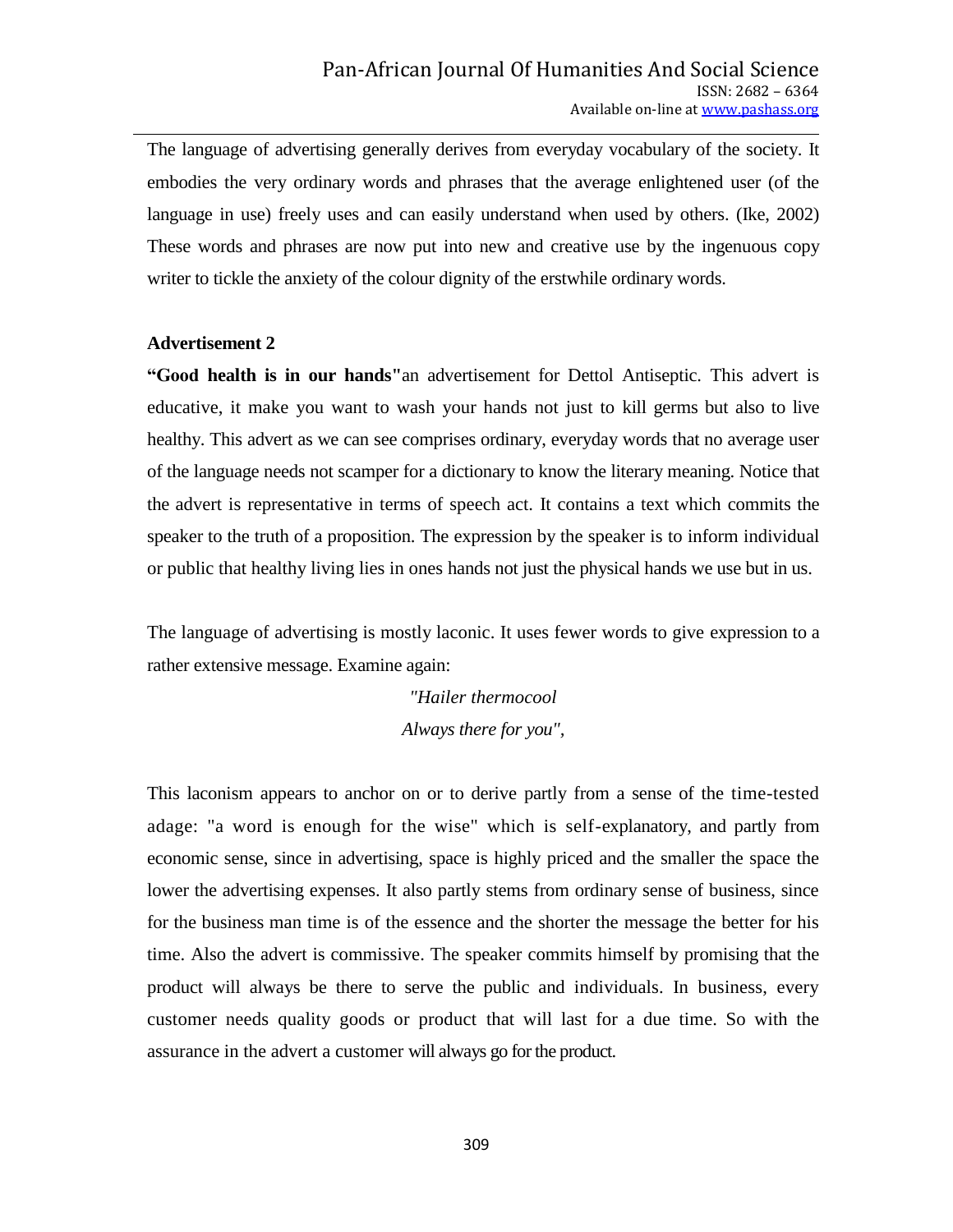## **Advertisement 3**

Another characteristic of language of advert is addition of ellipsis. Ellipsis refers to a verbal construction from which one or more words are omitted, but understood and the omission is represented by three dots (...). This style is used to avoid making the advertisement bulky and unwieldy. Examine Ovaltine advert **- "am walking on sunshine oh oh..."**

The advert shows happy children singing and dancing, this will serve as an attraction to parents and children who are watching. The advert is declarative in the sense that, the happy children are walking on a bright path as they consume ovaltine. Therefore, every parent will like his child or children look healthy like the advertised children and at the same time be brighter. The parents would be compelled to buy the product.

The language of advertising is at once vivid, clever and creative: sometimes loud and lusty. It thrives on the emotions of the segmental audience, as the message is more often than not a result of serious market research. Apart from having many features, the language of advertising also has varieties. It can be formal, informal, colloquial, vernacular, or even pidgin depending on the face of the advertisement, purpose and audience. And in which ever form (language or picture advertisements have peculiar ways of attracting the attention of the audience and cleverly drawing them to the totality of the message it has. It creates a positive impression of the product or service. It emphasizes why one product stands out in comparison with another.

To enhance development in business world, young entrepreneur should therefore know how to announce his product in order to attract attentionand gain patronage. Especially, where there is high competition, he has to learn how to do this with expertise.

### **Conclusion**

The study stresses teaching the young entrepreneur how to use aspecific language in projecting his business or product in order to besuccessful and selfreliant. The study focuses mainly on communication and language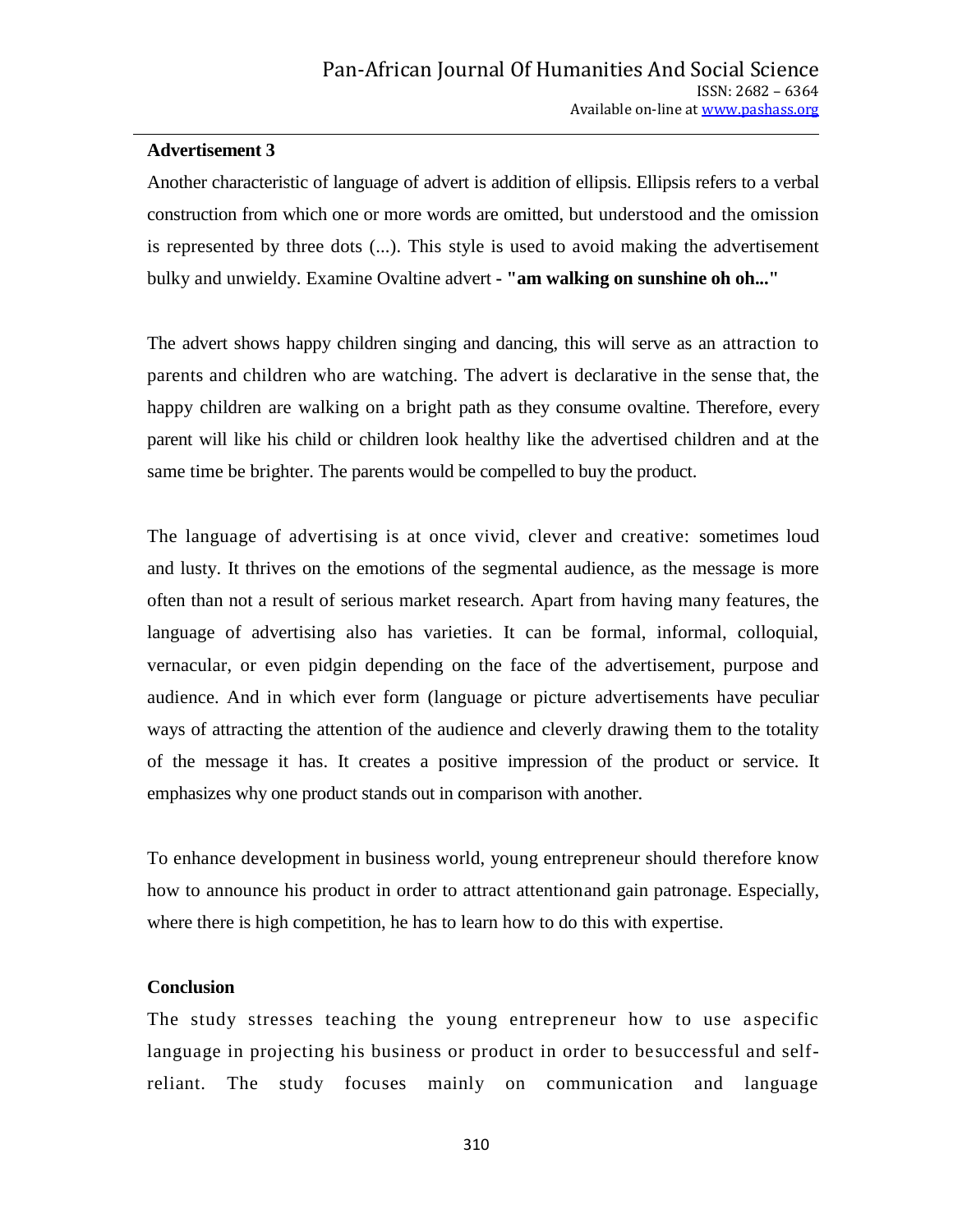ofadvertisement, the researchers" examine the language use of three sampledadvertisements; they incorporated it with Searle's Speech Act theory ofrepresentative, commissive and declarative.

It is pertinent to note that, there isgeneral agreements of cooperation between a speaker (advertiser) or entrepreneur and the hearer (audience) or customer which will enable him go for the product. This is based upon certain contextual assumptions in the language of advertising. Language has a powerful influence over people and their behaviour. This is especially true in the field of marketing and advertising in the business/enterprise world. Entrepreneurship education offers a solution by preparing people; particularly youth to be responsible, enterprising individuals, who become entrepreneurs or entrepreneurial thinkers by immersing themselves in real life learning experience where they can take risks, manage the results and learn from the outcome.

## **Recommendations**

Entrepreneurship is an employment strategy that can lead to economic self-sufficiency for people. It makes people to create and manage businesses in which they function as the employer or boss rather than mere being and employee.

Entrepreneurship education is expected to be given to young people to enable them understand the economics of life. This should be done at all levels of education. The young entrepreneur should be taught to consider their interests and abilities, the time they have to devote to entrepreneurial skills, the available financial and human resources, the number of staff and what kind of training and support they need, the specific language and channels to convey their product or business and the importance of being successful which is to be self-reliant.

Finally, the government should review the implementation challenges of the entrepreneurship education in Nigeria; to map its effect and Challenges in such a way to reposition it for impact especially in the institution where it has gone moribund.